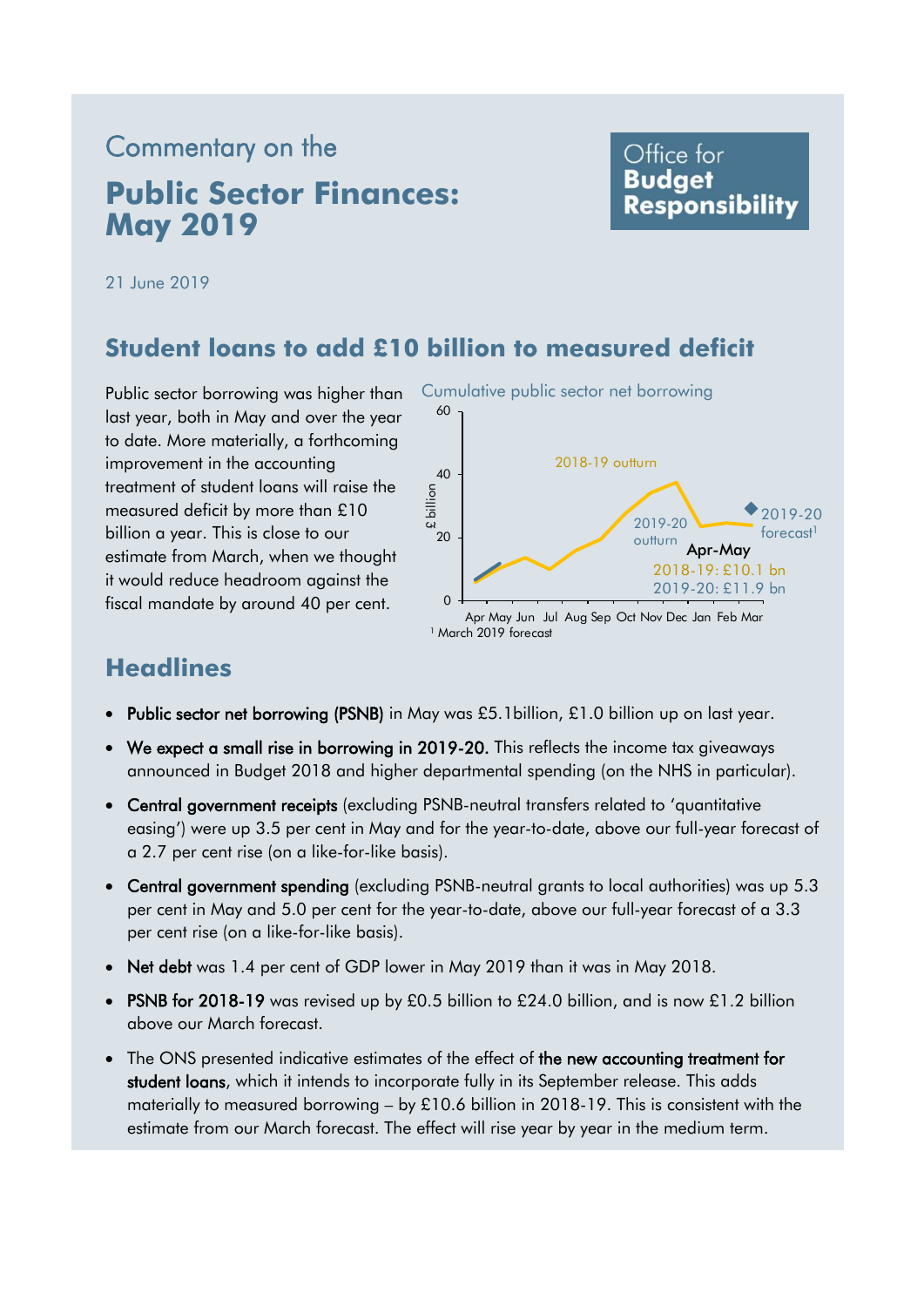# **Full commentary**

- 1. The Office for National Statistics and HM Treasury published their Statistical Bulletin on the May 2019 Public Sector Finances this morning.<sup>1</sup> Each month the OBR provides a brief analysis of the data and a comparison with our most recent forecast, currently the March 2019 *Economic and fiscal outlook* (*EFO*).
- 2. The headline statistics continue to reflect the existing treatment of student loans in public sector net borrowing, but the ONS has published indicative estimates of the effect of the forthcoming changes that will be implemented in full in September. These will remove the most problematic 'fiscal illusions' generated by the existing treatment and will add more than £10 billion a year to the measured deficit. The indicative estimates are described at the end of this commentary. The fiscal illusions generated under the current treatment were described in a working paper we published last year.<sup>2</sup>

### Public sector net borrowing

- 3. Public sector net borrowing (PSNB) was £5.1 billion in May, around £1.0 billion higher than last year and £1.0 billion above market expectations. A £1.9 billion (3.5 per cent) rise in central government (CG) receipts was more than offset by a £2.5 billion (4.2 per cent) rise in CG spending. Borrowing by local authorities was £0.4 billion higher than last year, while the surplus from public corporations was unchanged from last year.
- 4. Chart 1.1 shows outturn PSNB on a 12-month rolling basis, relative to our latest fullyear forecast for 2019-20. We expect a small rise in borrowing in 2019-20, only partly reversing the large fall in 2018-19. This reflects a forecast of slower growth in receipts reflecting the Budget 2018 announcements on the income tax personal allowance and higher rate threshold, the temporary rise in the annual investment allowance to £1 million, and slower growth in the main nominal tax bases in 2019. CG spending is expected to be stronger, particularly DEL spending on public services thanks to the additional resources for the NHS announced in June 2018.

<sup>1</sup><https://www.ons.gov.uk/economy/governmentpublicsectorandtaxes/publicsectorfinance/bulletins/publicsectorfinances/may2019> <sup>2</sup> OBR Working Paper No. 12: *'Student Loans and Fiscal Illusions'*, Jim Ebdon and Reece Waite, July 2018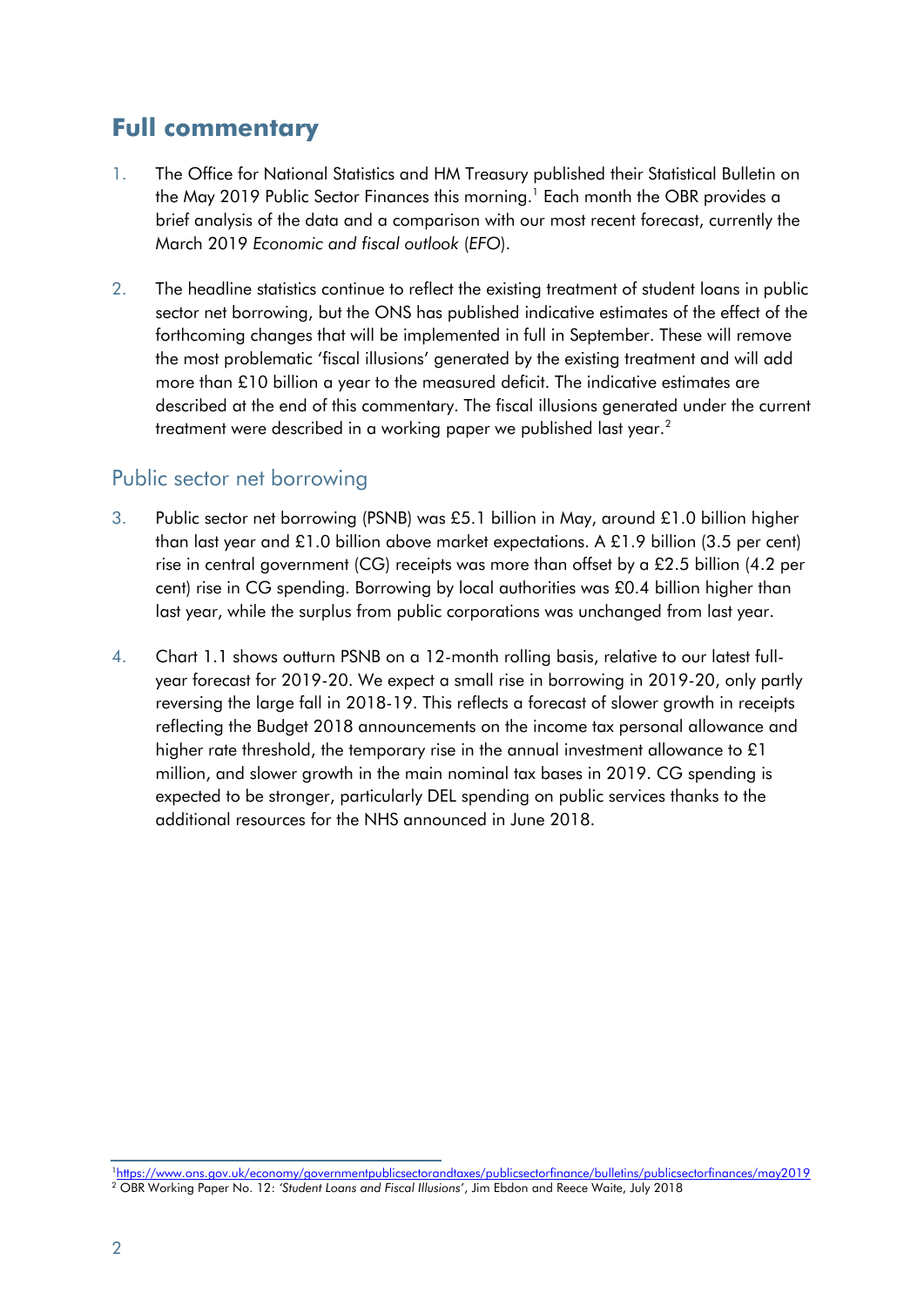

Chart 1.1: Public sector net borrowing: rolling 12-month total

5. Relative to last year, CG receipts (excluding APF transfers) were up 3.5 per cent in May and for the year-to-date, above the 2.7 per cent rise we expect for the whole of 2019- 20 (on a like-for-like basis). Receipts growth in May mainly reflected rises in PAYE income tax, National Insurance contributions and VAT. Year-to-date receipts growth has also benefited from the £0.8 billion special dividend received on the Government's RBS shares that scored in April. Chart 1.2 shows the rolling 12-month average growth in CG receipts. We would expect this to slow as 2019-20 progresses.



Chart 1.2: Growth in central government receipts: rolling 12-month average

We have adjusted these figures for differences between our forecasts and ONS outturns that stem from classification decisions the ONS has taken but not yet implemented. Full details are available in a supplementary table on our website. Source: ONS, OBR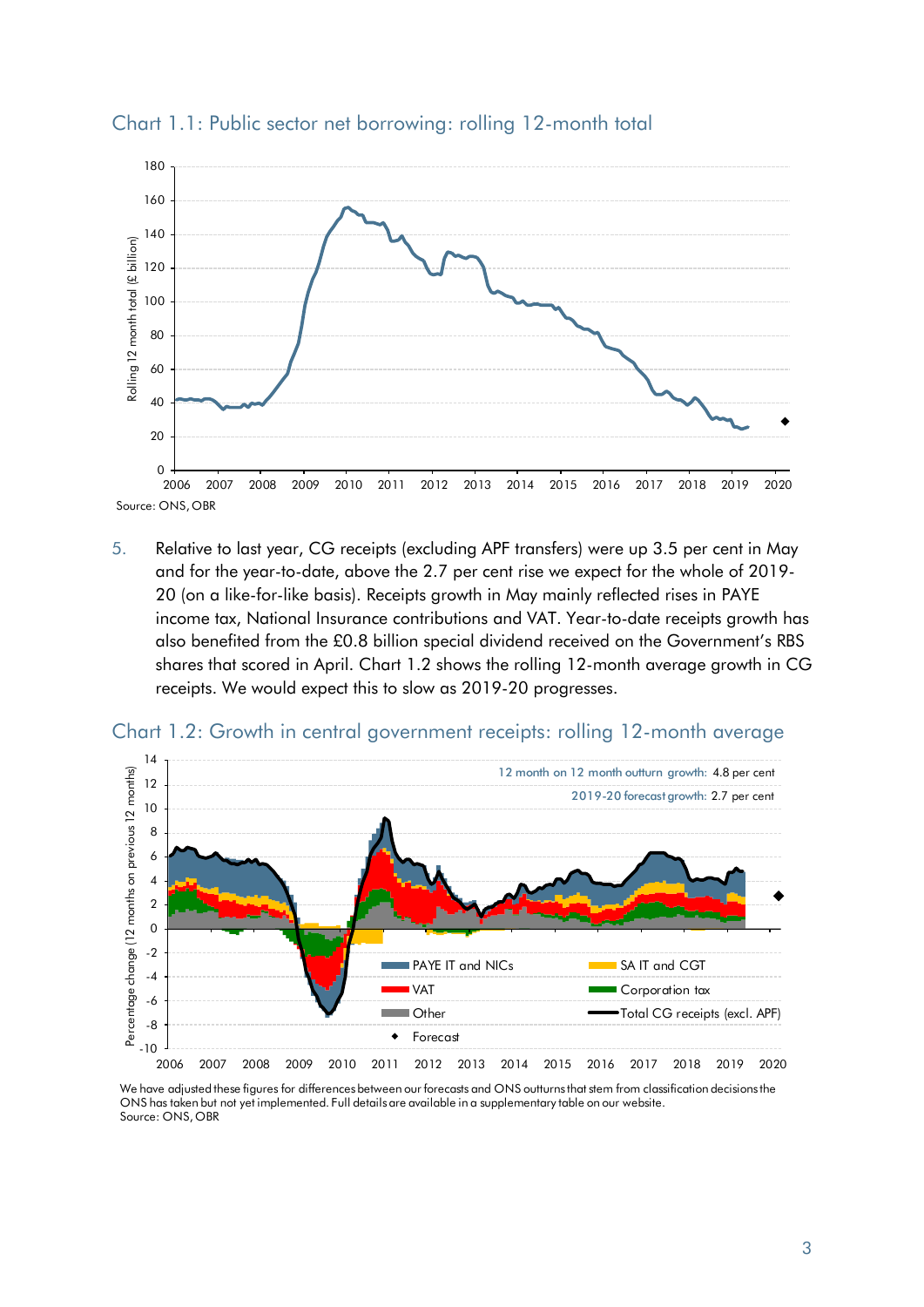6. Relative to last year, total CG spending (excluding grants to local authorities) was up 5.3 per cent in May and up 5.0 per cent for the year to date (following upward revisions to April data). That is above our full-year forecast for 2019-20 of 3.3 per cent growth (on a like-for-like basis), although spending data this early in the financial year are very provisional (and often based on departmental forecasts) and subject to revision. Departmental current and capital spending has shown the strongest growth. For April and May combined, other CG current expenditure (largely spending on public services) was up 8.6 per cent on a year earlier, boosted by the more generous NHS settlement, while CG net investment was up 10.3 per cent on last year. Chart 1.3 shows CG spending growth on a 12-month rolling basis.

#### Chart 1.3: Growth in central government spending: rolling 12-month average



We have adjusted these figures for differences between our forecasts and ONS outturns that stem from classification decisions the ONS has taken but not yet implemented. Full details are available in a supplementary table on our website. Source: ONS, OBR

#### **Debt**

7. Public sector net debt (PSND) in May 2019 was down 1.4 per cent of GDP from a year earlier. The year-on-year drop is partly explained by the £4.9 billion sale of Bradford and Bingley mortgages by UK Asset Resolution (UKAR) in April and a £4 billion early repayment of Term Funding Scheme (TFS) loans in May. The UKAR sale was part of the £16.4 billion of financial asset sales expected during 2019-20 in our March forecast, but we did not assume that any further TFS loans would be repaid early.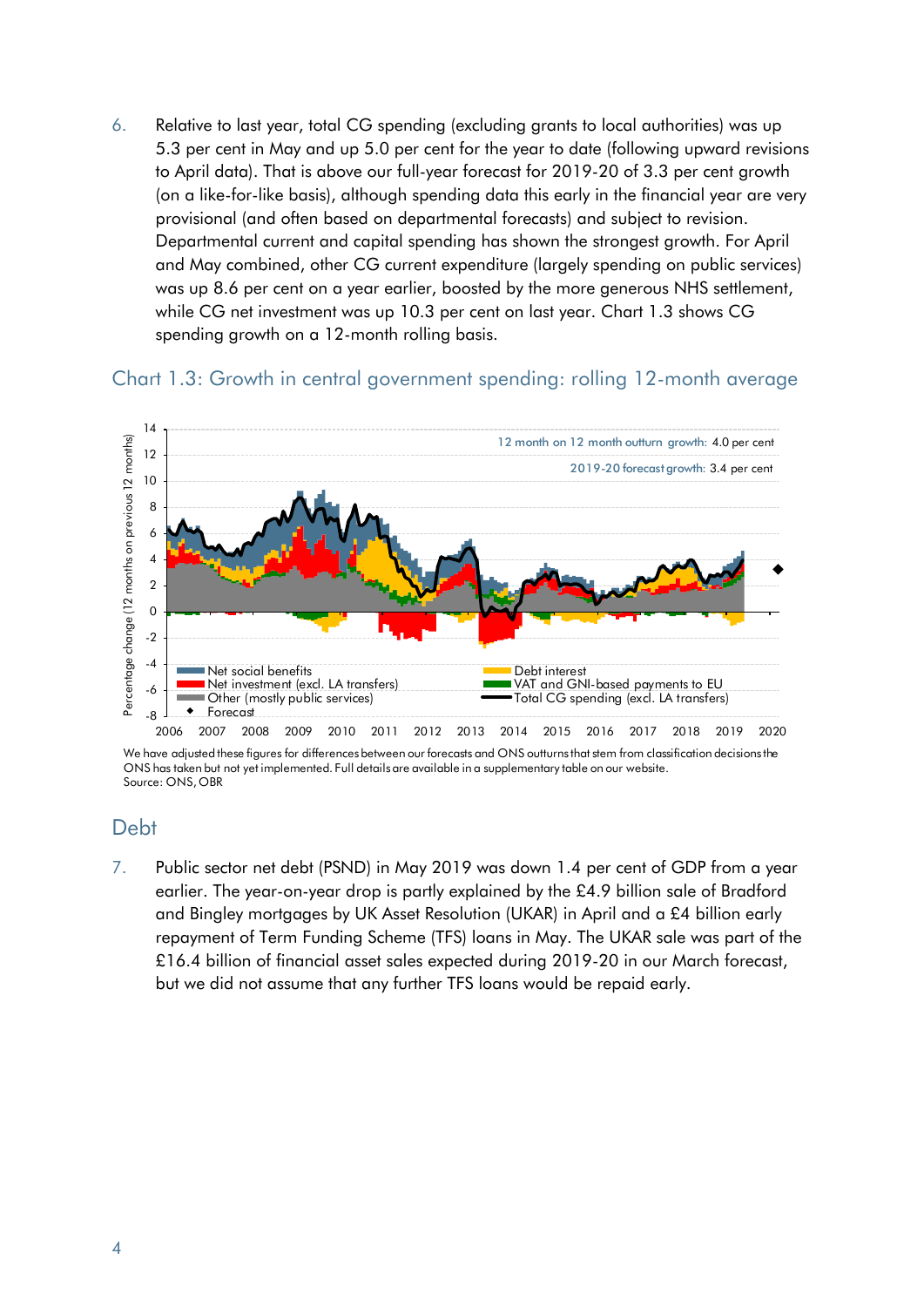



## Provisional 2018-19 estimate

8. The provisional estimate for PSNB for 2018-19 has been revised up by £0.5 billion. It is now £1.2 billion above our March forecast. Abstracting from some items that are not yet in the ONS outturns (which would lower the difference with our March forecast to £0.9 billion), CG spending was £1.8 billion higher than expected and borrowing by public corporations £1.6 billion higher. This was partly offset by £0.4 billion higher CG receipts and £2.1 billion lower borrowing by local authorities. Further revisions in the coming months can be expected as full outturns become available.

### Student loans accounting treatment change

- 9. The ONS has released provisional estimates of the impact of forthcoming changes to the accounting treatment of student loans. These split loan outlays into a portion that is treated as a conventional loan, which generates an associated asset and does not score against the deficit, and a portion that is treated as spending, which does affect the deficit. At the moment, all outlays are treated as loans despite the fact that a significant proportion are expected to be written off rather than repaid.
- 10. The ONS estimates the impact on the deficit in 2018-19 as an increase of £10.6 billion, close to the £10.5 billion we estimated in our March 2019 forecast. The effect has been on a rapidly rising path, with the ONS estimating that it stood at £3.7 billion five years ago and just £0.9 billion a decade ago. The accompanying ONS article indicates that most of the methodological development work has been completed, so the degree of uncertainty around these estimates has diminished relative to those we have presented in recent *EFO*s. The new methodology will be incorporated into the public finance statistics in September and we will reflect that change in our next fiscal forecast.